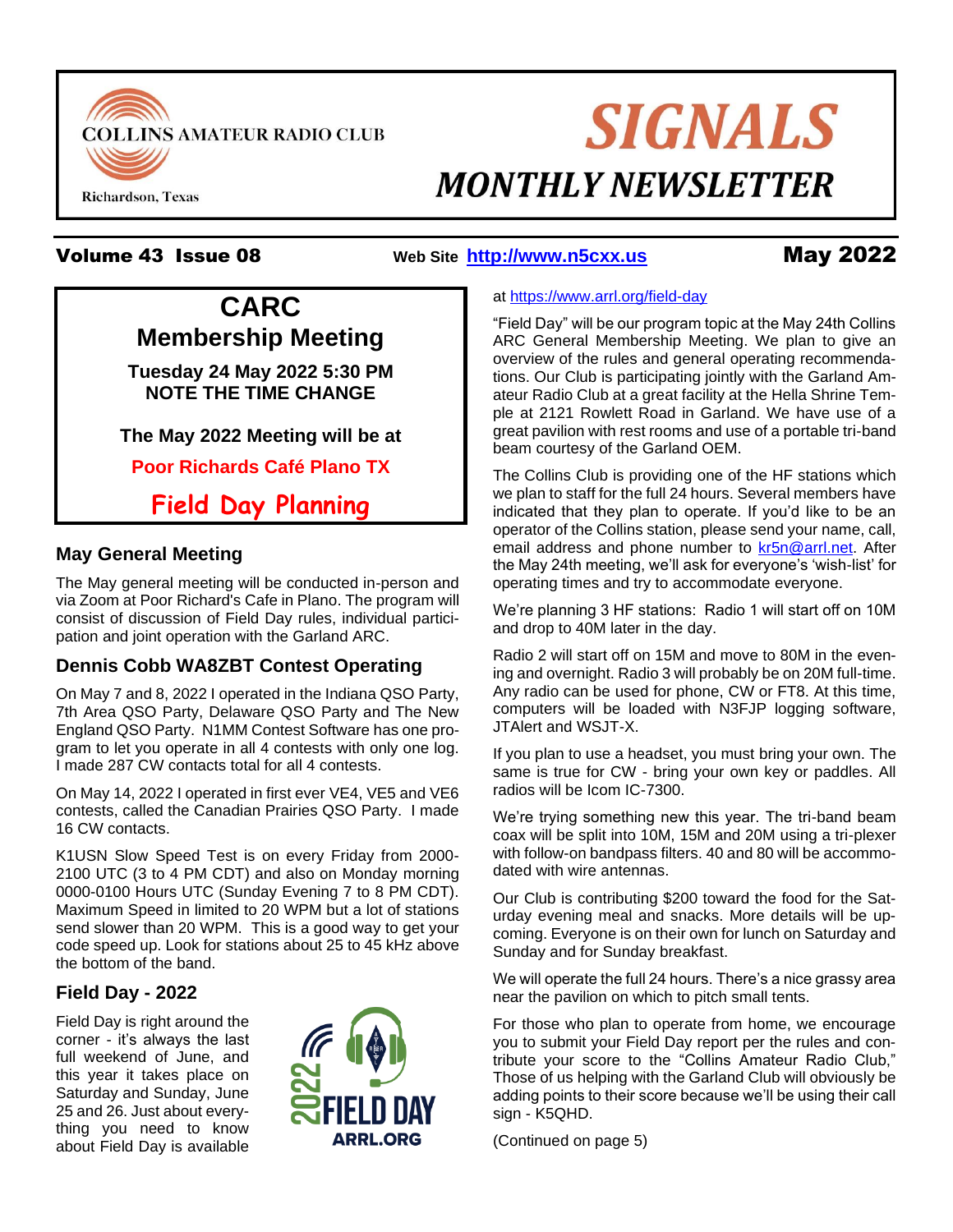### **CARC OFFICERS**

Frank Krizan KR5N Bill Swan 214-563-6679 972-529-3906 [kr5n@arrl.net](mailto:kr5n@arrl.net) [bill@swanshome.net](file:///C:/Users/James%20Skinner/Documents/CARC/SignalsArchives/201909%20Signals/bill@swanshome.net)

**SECRETARY TREASURER** 972.495.2209 972.697.3512 ihksbrown@verizon.net [Rohan7066@yahoo.com](file:///C:/Users/James%20Skinner/Documents/RCARC/SignalsArchives/201803%20Signals/Rohan7066@yahoo.com)

**ACTIVITIES CHAIRMAN WEBSITE MANAGER** 214-478-3230 972.571.6060 [weeks.kerry@gmail.com](mailto:kr1zan@arrl.net) [w5qh@arrl.net](mailto:w5qh@arrl.net)

Bob Kirby K3NT Jim Skinner 319.360.0500 214.535.5264

[bill@swanshome.net](file:///C:/Users/James%20Skinner/Documents/CARC/SignalsArchives/201909%20Signals/bill@swanshome.net)

**PRESIDENT VICE-PRESIDENT**

Rohan Thomas KG5RCN

Mike Hollingsworth W5QH

**STATION TRUSTEE NEWSLETTER EDITOR** [wb0uni@arrl.net](file:///C:/Downloads/JHB/AppData/Local/Documents%20and%20Settings/James%20Skinner/Briefcase/RCARC/SignalsArchives/201010%20Signals/wb0uni@arrl.net)

**MEMBERSHIP N5CXX CLUB STATION** Bill Swan K5MWC Phone Number/Mail Station 972-529-3906 Unavailable until further notice

#### **VE SESSIONS**

**Collins Amateur Radio Club (CARC)** Test sessions take place on fourth Tuesdays, immediately following the regular CARC monthly membership meeting (about 7:30 p.m.). The test sessions are held at **Poor Richards Café Plano TX**. Walk-ins are welcome, but it's best to register with the lead examiner, Kerry Weeks, at [weeks.kerry@gmail.com](file:///C:/Users/James%20Skinner/Documents/CARC/SignalsArchives/201905%20Signals/weeks.kerry@gmail.com) or by phone at (214) 478-3230.

**Dallas** tests are held on the fourth Saturday of each month at 1000 hrs. 13350 Floyd Rd. (Old Credit Union) Contact Bob West, WA8YCD 972.917.6362

**Irving** tests are held on the third Saturday of each month at 0900. Fifth and Main St. Contact Bill Revis, KF5BL 252- 8015

**McKinney** VE test sessions are held at the Heard Museum the first Sunday of the month. The address is 1 Nature Place, McKinney TX. The time of the testing is 1430, ending no later than 1645. *Note: no tests given on holiday weekends.*

**Garland** testing is held on the fourth Thursday of each month, excluding November, and begins at 1930 sharp. Location is Freeman Heights Baptist. Church, 1120 N Garland Ave, Garland (between W Walnut and Buckingham Rd). Enter via the north driveway. A HUGE parking lot is located behind the church. Both the parking lot and the Fellowship Hall are located on the east side of the church building, with big signs by the entrance door. Contact Janet Crenshaw, WB9ZPH at 972.302.9992.

**Plano** testing is on the third Saturday of each month, 1300 hrs at Williams High School, 1717 17<sup>th</sup> St. East Plano. Check Repeater 147.180+ for announcements.

**Richardson** The Richardson Wireless Klub (RWK) VE team hold license testing on the third Thursday of each month at St. Barnabas Presbyterian Church, 1220 West Beltline Rd. Testing begins at 1900 hrs in room 12. Enter through the Northern most door on the east side of the church building. For further information contact Don Klick KG5CK. 972.464.2889 or E-mail [rwkhamtest@gmail.com.](mailto:rwkhamtest@gmail.com)

**S I G N A L S** is the monthly newsletter of the Collins Amateur Radio Club, published by and for its members. The entire contents of this newsletter are copyright © 2021 by the Collins Amateur Radio Club. Permission is hereby granted to any not-for-profit amateur radio publication to reprint any portion of this newsletter provided both the author and Collins Amateur Radio Club are credited.

#### **The Prez Sez**

with KR5N

Well, just when we thought things were getting back to normal, Collins Aero-

space has once again imposed Covid-19 restrictions. Therefore, our unescorted access to facilities, including the Radio Room, is once again restricted. As soon as we learn that access is resumed, we'll communicate via HCOL bulk email.

The Covid restrictions caused the cancellation of the CA Employees Fun Days in May. There is no word on if and when it may be re-scheduled.

As mentioned last month, we've decided to operate Field Day in conjunction with the Garland Amateur Radio Club. More details are included in another article elsewhere in this edition of SIGNALS. Our program topic for the May 24th meeting will be on Field Day plans. We hope you can make the meeting either in person or via Zoom.

Activity on the Drive Home Net on Tuesdays has been increasing. We set a new record of 10 people in May. If we would have had a few of our other regulars, we would have had additional records set.

We continue to meet at Poor Richard's Cafe until we get the go-ahead to meet at the Richardson Methodist Medical Center at Renner and George Bush. The conference rooms are still not available for public use.

In order to keep business matters from clogging up our Membership Meetings, virtually all business is conducted at the monthly Board of Directors meetings. Attendance at the Board meetings is open to all members. Board meetings are held via Zoom and start with a workshop allowing for open discussion of current Club business topics. If needed, appropriate motions are developed for the formal Board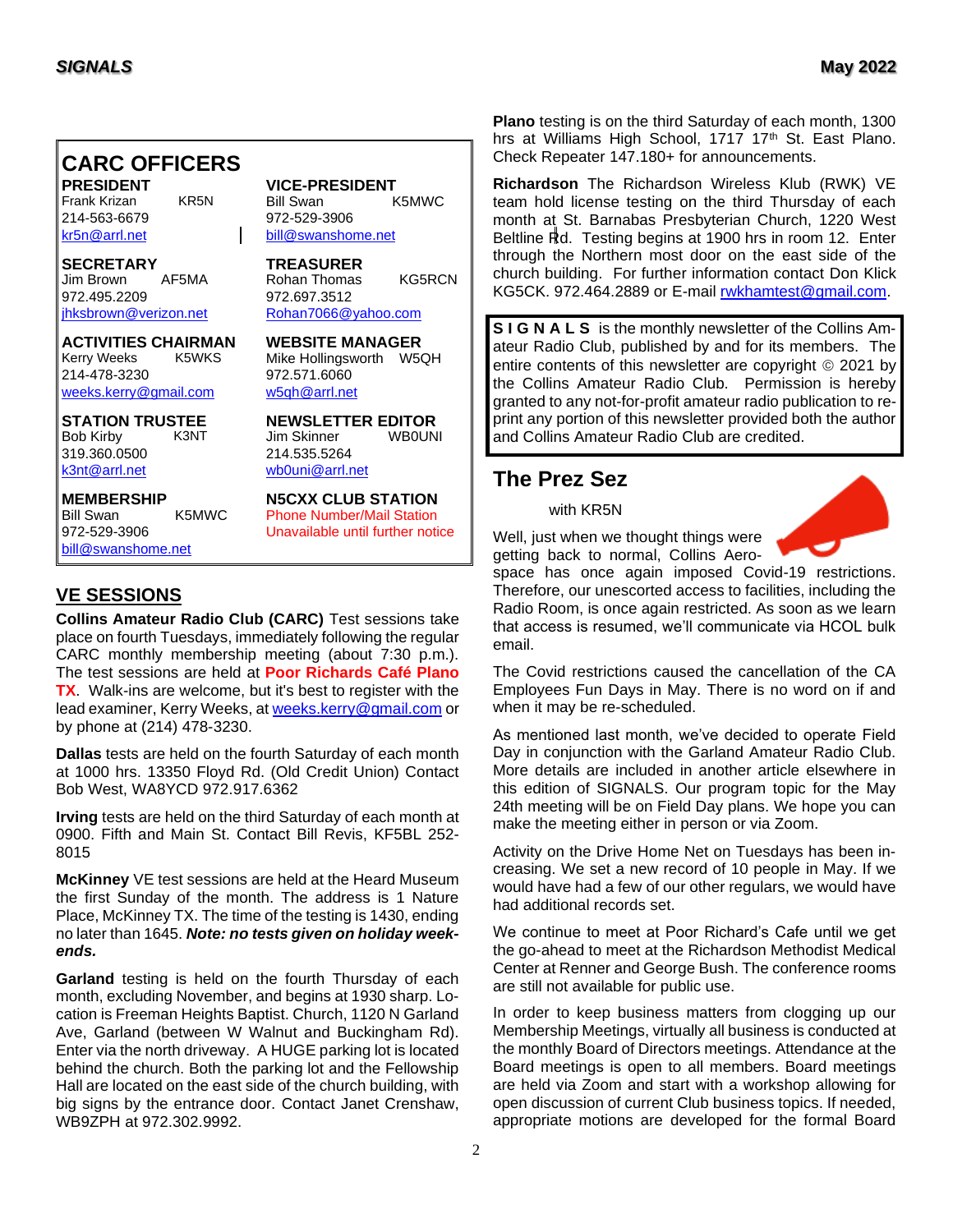#### *SIGNALS* **May 2022**

Meeting - which only takes a few minutes. The typical workshop runs about an hour and a half. We would like to see more members attend the Board workshop and meeting to add comments on pertinent topics.

We need your help in recruiting more members. If you're an employee and know of hams in your department or that you encounter in your work, let them know about our club and website and encourage them to attend a meeting and consider joining. Same thing for retirees. There are many retirees who we know were licensed years ago and don't know that our Club still exists. And now that we allow for the general public to be Associate Members, invite your friends. Our club has hosted some of the better technical programs given to hams in DFW and even throughout the US.

Our meeting in June (June 28th) is right after Field Day, and we'll have open discussion on everyone's participation in Field Day - whether with the organized GARC/CARC event or individual operation from home or in the outdoors.

… and a great meeting to invite prospective members to is our July meeting (July 26th) at Poor Richard's Cafe — it's our Annual Ice Cream Social. Some good Blue Bell and ham t alk — what more do you want?

I hope to see you at Field Day!

73 de Frank KR5N

#### **Vice President/Membership Chairman Report**

**Membership Chairman Report** – No new members were added during the last reporting period.

Current Membership - 56

Full Members – 40 (Includes Life and Retiree Members)

Associate Members - 16

Updated Membership status - Continuing membership is important to the CARC. Through the skills and experiences of all of our members, our club provides fellowship, education and service opportunities. If you have questions about your membership status or other membership related questions, please contact me. Thank you to all of our members for their support and contributions to the CARC.

73s,

Bill K5MWC

#### **Secretary's Report**

#### 26 April 2022

President Frank Krizan KR5N called the meeting to order at 1730. The meeting was in-person at our meeting site at Poor Richard's Café in Plano. Zoom access was also provided for those not able to meet in person.

The following were present at the meeting site:

| <b>Brian Belcher</b>              | WA5M              |
|-----------------------------------|-------------------|
| Jim Brown                         | AF5MA             |
| David Cheek                       | WA5MWD            |
| Mark Dempsky                      | N <sub>5</sub> MP |
| <b>Gene Duprey</b>                | K <sub>1</sub> GD |
| <b>Bill Fell</b>                  | KK5PB             |
| David Hampton                     |                   |
| Paul Jarvis                       | KC5MVE            |
| Frank Krizan                      | KR <sub>5N</sub>  |
| John McFadden                     | K5TIP             |
| Clarence Sebesta                  | K <sub>5</sub> YO |
| James Harper                      | KK5Y              |
| Jim Skinner                       | <b>WB0UNI</b>     |
| Jim Stafford                      | W5DTG             |
| <b>Bill Swan</b>                  | K5MWC             |
| Rohan Thomas                      | <b>KG5RCN</b>     |
| <b>Kerry Weeks</b>                | K5WKS             |
| Mark Wells                        | K9MDI             |
| Milt Withers                      | AD5XD             |
| The following logged in via Zoom: |                   |
| <b>Bob Chandler</b>               | KI5KRN            |

| <b>Bob Coulbourne</b> | W4FTD |
|-----------------------|-------|
| Bob Kirby             | K3NT  |
| Michael Walker        | VA3MW |

#### **Officer and Committee Reports**

The Vice President's and Secretary's reports were published in the April 2022 CARC Newsletter, and no clarifications or updates were offered at the meeting. The Treasurer's Report was presented at the meeting by Treasurer Rohan Thomas KG5RCN.

#### **Old Business**

There was no old business.

#### **New Business**

Initial planning for ARRL Field Day was discussed by Frank Krizan. CARC and the Garland Amateur Radio Club (GARC) will participate jointly at the Hella Shrine Center in Garland using the GARC call of K5QHD. Volunteers were solicited to operate at the around-the-clock event, and response was good. Optional additional activities at other sites were discussed, but no plans were established.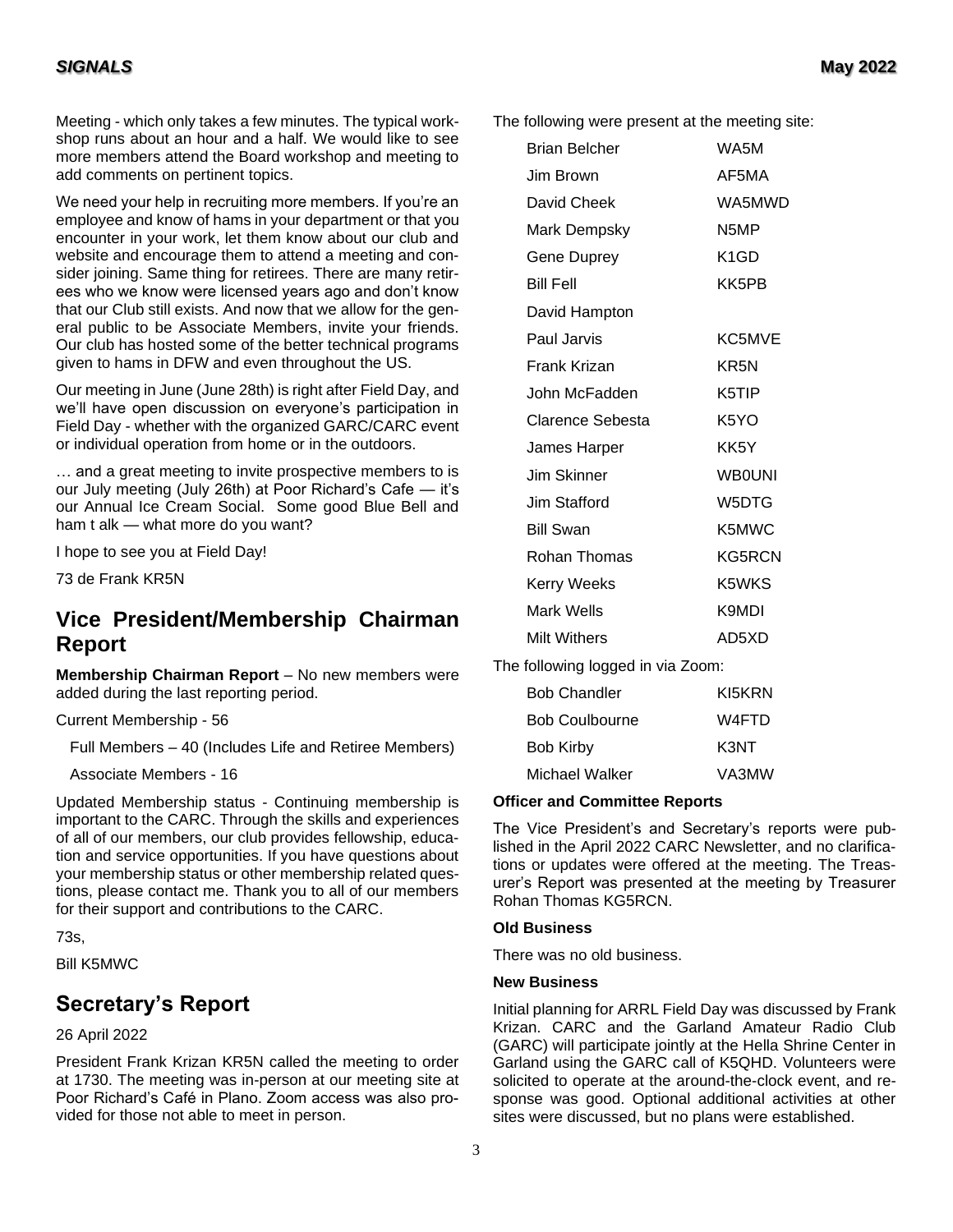#### **Announcements**

Renewing member Jim Stafford and visitor David Hampton were introduced.

Frank Krizan announced the following:

The May 24 meeting will cover Field Day planning.

Collins Aerospace Fun Days will be held on May 17 and 18 during the lunch hour; CARC is planning to participate.

The Jun 28 meeting will include a post-Field Day wrapup.

The July 26 meeting will be the annual Ice Cream Social.

#### **Adjournment**

The meeting was adjourned at 1813, followed by a presentation on FlexRadio products and technologies by Michael Walker VA3MW via Zoom.

**Field Day – 2022** (Continued from page 1)

If there are one or two folks who would like to operate a group outdoor operation on behalf of the Collins Amateur Radio Club, please contact Bob Kirby, K3NT, Club Trustee for N5CXX, about using the Club call. The official Club name for Field Day reports is "Collins Amateur Radio Club."



If you're new to Field Day and submitting reports, we'll have help available at the June meeting, which is right after Field Day.

Now the last word: Take a good look at <https://www.arrl.org/field-day> and STUDY the rules. Bring your questions to the May meeting.

#### **Minutes of CARC Board of Directors Meeting**

10 May 2022

President Frank Krizan KR5N called the meeting to order on-line via Zoom at 1902.

The following logged into the meeting:

| Jim Brown           | AF5MA                           |
|---------------------|---------------------------------|
| <b>Bob Chandler</b> | KI5KRN (Non-voting participant) |
| <b>Bill Fell</b>    | KK5PB (Non-voting participant)  |
| Frank Krizan        | KR5N                            |
| <b>Bill Swan</b>    | K5MWC                           |
| <b>Kerry Weeks</b>  | K5WKS                           |

#### **Pre-Meeting Workshop**

Directors and other members present participated in a premeeting workshop beginning at 1902 to discuss a range of topics and develop motions as needed for action by the Board at the formal meeting summarized below.

Topics covered in the workshop included the following:

- CARC participation in the Collins Aerospace Fun Days. A current rise in the Covid threat at Collins may delay or cancel Fun Days, but CARC representatives were identified to attend if the event occurs as planned.
- Club participation in the upcoming ARRL Field Day in June will be as part of a joint effort with the Garland ARC as approved at the last CARC general meeting. A motion was formulated to provide some funding for the event; see Board Actions below for motion details.
- The previously-discussed plan to schedule a monthly CARC supper with families invited was revisited and canceled due to apparent lack of interest in the nearterm. A motion was formulated for action as documented under Board Actions below.
- CARC practices for handling renewal of members whose memberships have lapsed were discussed. It was agreed that changes to the Constitution were not required, but standing orders were needed. This is being reviewed for action at a subsequent Board meeting.

#### **Board Actions**

The formal Board meeting was declared at 2021. Bill Swan K5MWC moved to accept the agenda as presented; Kerry Weeks K5WKS seconded. There were no objections.

It was moved by Bill Swan and seconded by Kerry Weeks that the plan for regular CARC suppers be suspended. The text of the motion was as follows:

"It is moved that the CARC monthly supper previously planned for the 2nd Saturday of each month be discontinued." The motion passed unanimously.

It was moved by Bill Swan and seconded by Jim Brown AF5MA that the CARC provide limited funding to the Garland ARC for food at the upcoming Field Day event. The text of the motion was as follows:

> "It is moved that the Collins ARC contribute \$200 to the Garland ARC to subsidize food expenses for the joint Field Day event." The motion passed unanimously.

#### **Adjournment**

Moved at 2024 by Kerry Weeks and seconded by Bill Swan.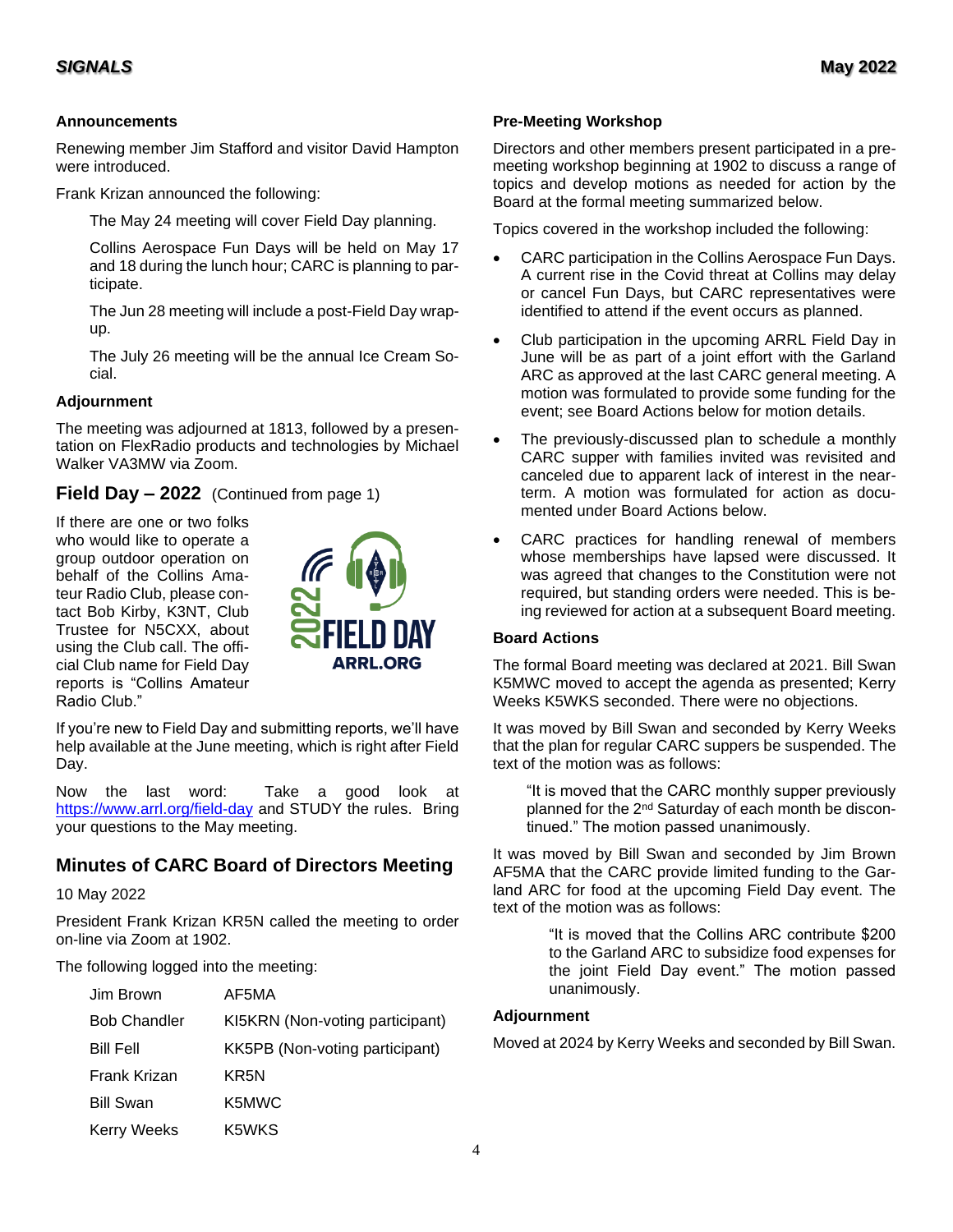#### **Drive Home Net Report - May 2022**

The Collins ARC Drive Home Net continues on Tuesdays from 5:30 to 6:00 pm on the N5CXX Repeater 441.875 MHz, +5 MHz, PL=131.8 Hz. The Net is not held on the Tuesdays of the monthly membership meeting or on Tuesdays of social events and holidays.



All stations are invited to check in, whether a member of CARC or not. The Net is informal, operating as a Roundtable.

#### **THIS MONTH'S LOG:**

**APR 19 - [10] K5WKS Kerry NCS' K5MWC Bill' KI5KRN Bob; WB0UNI Jim; N5REG Robert; KG5UFR Jacob; N5JJC Mark; W5BJ Bob; AC5BC Bill; N5WSV George.**

#### **APR 26 - NO NET; GENERAL MEETING**

**MAY 3 - [7] KR5N Frank NCS; K5MWC Bill; KG5UFR/m Jacob; K5WKS Kerry; WB0UNI Jim; KI5KRN Bob; KC5MVE Paul.**

#### **MAY 10 - [6] KR5N Frank NCS: W5BJ Bob; K5WKS Kerry; KG5UFR/m Jacob; WB0UNI Jim; KI5KRN Bob.**

Average participation for this period: 8

Average participation for the previous period: 8

Net record for check-ins: 10

The Drive Home Net is intended for comments on amateur radio topics, listing items for buy/trade/sell, asking questions or contacting others on frequency. We hope you'll give it a try soon. We've had some great conversations of late.

Beginning in June, we will focus on a specific topic each week. As before, discussion and comments on just about anything is allowed; however, we hope to stimulate some serious discussions that can help one another. Here's the list of topics for June:

JUN 7 - What digital modes do you use or would like to learn about?

JUN 14 - Have you ever built a crystal (XTAL) radio? Are you interested in learning about them?

JUN 21 - Do you use any kind of J-pole antennas? Ever built any? Want to learn about them?

JUN 28 - NO NET; GENERAL MEETING

#### **Using Phonetics to Improve Communications**

#### *Doug Mansor, WA8UWV, PCARS*

If you've been a ham for a few years, you are probably aware of the phonetic alphabet and have used it or at least have heard it being used on the air. As a new ham, you might have encountered the phonetic alphabet while studying for the test but stashed it away in the back of your mind for later study if needed.

The phonetic alphabet we use as hams is sometimes referred to as the NATO phonetic alphabet, and is considered the standard for general use on the air. It consists of words that represent corresponding letters of the alphabet. It is important to use this standard to prevent being misunderstood on the air, such as when giving your call sign, location, or name to a rare DX station or any station under noisy conditions.



It may be fun to create a unique set of phonetics to represent your call sign, but that is not likely to improve communication. When the standard phonetics are used, you will eventually learn to associate that word with the corresponding letter. It's the same mechanism that is used to interpret Morse code. Instead of thinking of "dit dit dah dit" as the letter

"F," you simply hear "F" when that code is presented. So, instead of hearing the word "bravo," you would actually hear the letter "B." If the other station uses nonstandard words to represent the letters in their call sign, you would have to take the time to think how each word is spelled and then what the first letter is. By the time you have accomplished all that, you will have missed the next two words (letters). For example, my call is WA8UWV. If I say, "Whiskey Alpha Eight Uniform Whiskey Victor," it would be readily understood. If I say, "We all ate ugly white vegetables," it would take a while to translate.

When checking into a net, the Net Control Station (NCS) is often required to report the call signs of stations reporting in. If a letter of the reporting station's call is misinterpreted, the NCS report will be incorrect. In regard to the Platinum Coast Amateur Radio Society (PCARS) net, where ten check-ins for each week in a row will entitle you to a certificate, an error in reporting your call might cause a disqualification.

How easy is it for a letter to be misunderstood? I have often mistaken similar sounding letters.

As an example, the following groups of letters tend to sound similar.

Sounds Alike: BCDEGPTVZ AJK QUW IY SX

This group of letters tend to have unique sounds and are less likely to be mistaken.

Unique Sounding: FHLMNOR

As you can see, more letters have the potential to be mistaken than not. The results are highly dependent on the enunciation practiced by the speaker and radio conditions.

*(This article used with permission of the ARRL Club News of April 19, 2022.)*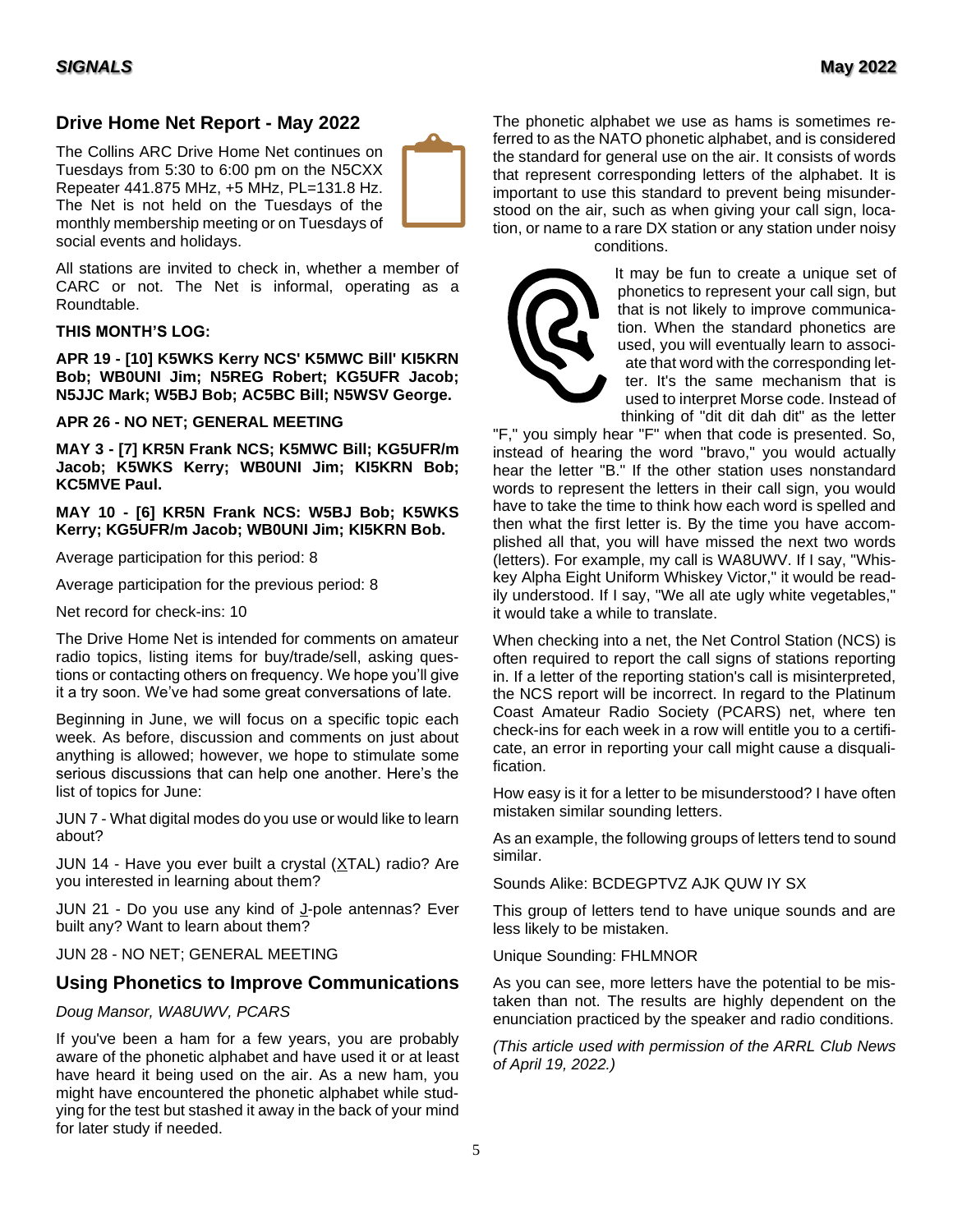#### **May 2022 CARC VE Test Session Report**

ARRL VE Test Sessions are held immediately following the monthly CARC Meeting at Poor Richard's Cafe, 2442 K Avenue, Plano TX 75074.



All levels of exams are being offered; BUT YOU MUST REGISTER IN ADVANCE IN ORDER TO BE ASSURED A SEAT. We, also, need

to know who's coming in case we have to cancel due to Covid-19 declarations.

Contact Kerry Weeks, K5WKS, at 214-478-3230 or via email: weeks.kerry@gmail.com to register. Kerry will discuss the exam fees, what you need to do prior to the exam and what to bring to the test session. More info is available at:<http://www.arrl.org/what-to-bring-to-an-exam-session>

Two candidates presented for testing at the April 2022 meeting. David Hampton, KI5VFI, of Plano, and, Jeffrey Booher, KI5VFT, of Garland, are among our newest Technician Class licensees. If you hear them on the air soon, be sure to welcome them into the hobby.

If you are an ARRL VE and would like to volunteer for future test sessions, contact Kerry at the email/phone shown above. If you are accredited through another VEC, Kerry can give you info on how to get accredited with the ARRL VEC. And, if you are a General, Advanced or Extra Class licensee, contact Kerry about becoming a VE. The application is easy and requires an 'open book' test to ensure you have basic knowledge about the VE process.

#### **CARC Community Service Activities**

*Siren Testing* Dennis Cobb WA8ZBTand Jim Skinner WB0UNI participate in the Richardson emergency siren testing. The May test was cancelled due to inclement weather. The sirens are monitored by amateur radio operators and reports made using the Richardson Wireless Klub (RWK) repeater at 147.120 MHz. Siren testing occasionally uses the University of Texas at Dallas (UTD) repeater at 145.430 MHz, which is designated as the backup repeater. The Garland siren test was also cancelled. CARC members who were on standby to observe sirens included: W5BJ, Bob Jones; W5DTG Jim Stafford; and, N5REG Robert Geraldon. The Garland Siren Test is conducted at Noon on the first Wednesday of each month, barring inclement weather, and, is conducted on the Garland ARC repeater - 146.66 MHz. (N5TIM John Galvin Test Coordinator and NCS).

*Crime Watch Patrol*Jim Skinner WB0UNI participates in Richardson Duck Creek Crime Watch Patrol (CWP). CWP members, after successful completion of Richardson Police Department training, patrol their neighborhoods and report all suspicious activities to the police department.

You've heard of the MLB ... Now, welcome the MBL ... "Muncha Buncha Lunch" - every Thursday, 1 p.m. at **Poor Richard's Cafe** 

**Hired a handy man and** gave him a list. When I got home, only #1, 3, & 5 were done. Turns out, he only does odd jobs!

"I am often asked how radio works. Well, you see, wire telegraphy is like a very long cat. You yank his tail in New York and he meows in Los Angeles. Do you understand this? Now, radio is exactly the same, except that there is no cat." -Attributed to Albert Einstein

So I bought a new transceiver



"Are you going to sell any of your old ones?"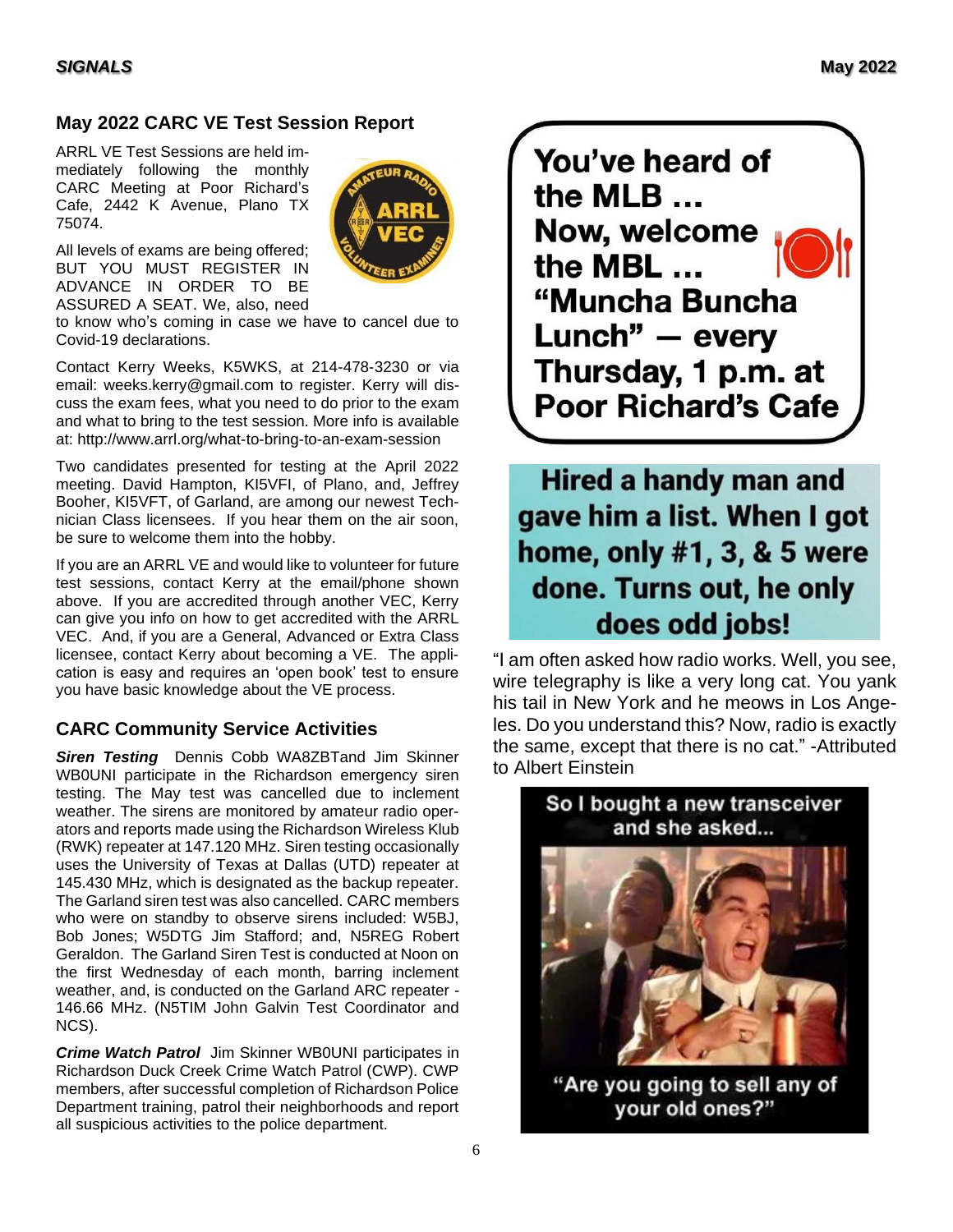**New Collins Building Access Restrictions** Per Security, all "non-essential" access to Collins Aerospace facilities (including employee recreation activities) is shut-down until the Covid-19 pandemic is resolved. Anyone needing access to the Club Station must submit an email request to Security with an explanation of who, when and why access is needed, and the Security team will review, and if approved, the person will only be allowed access via the North Gate. For contact information, send an email to [kr5n@arrl.net](mailto:kr5n@arrl.net) asking for Security contact information. **\*\*\*\*\*\*\*\*\*\*\*\*\*\*\*\*\*\*\*\*\*\*\*\*\*\*\*\*\*\*\*\*\*\*\*\*\*\*\*\*\*\*\*\*\*\*\*\*\*\*\*\*\*\*\*\*\*\*\*\*\*** FYI—Until further notice, masks are now required inside all Collins buildings. Also, a temperature check is required before entering the property. During busy hours there is a manned tent near the north gate where the temperature check is performed. During off hours, there is a place at the north gate for a self-check.



### **Upcoming Events**

| <b>Daily</b>    | DFW Early Traffic Net (NTS) at 6:30pm 146.88<br>PL 110.9Hz                                                                                                                                |  |  |  |  |
|-----------------|-------------------------------------------------------------------------------------------------------------------------------------------------------------------------------------------|--|--|--|--|
| <b>Daily</b>    | DFW Late Traffic Net (NTS) at 10:30pm 146.72<br>PL 110.9Hz                                                                                                                                |  |  |  |  |
| <b>Daily</b>    | Texas CW Traffic Net at 7:00pm on 3541 KHz and<br>at 10pm on 3541 KHz www.k6jt.com                                                                                                        |  |  |  |  |
| <b>Tuesdays</b> | Collins ARC Drive Home Net. 441.875 (+5) MHz,<br>PL=131.8 Hz, 5:30-6:00pm (no net $4th$ Tuesday.)                                                                                         |  |  |  |  |
| day             | 1 <sup>st</sup> Wednes- Richardson Emergency Siren Test. At noon using<br>the Richardson Wireless Klub (RWK) repeater at<br>147.120 MHz.                                                  |  |  |  |  |
| 2 <sub>nd</sub> | ARES North Texas HF Net Every month-3860<br><b>Wednesday</b> KHz at 8:30 pm-9:30pm                                                                                                        |  |  |  |  |
| <b>JUNE</b>     |                                                                                                                                                                                           |  |  |  |  |
| $4 - 5$         | International DX Contest- Amateurs world-<br>wide contact and exchange QSO information<br>with other amateurs using any digital mode (ex-<br>cluding RTTY) that supports the 4-digit Grid |  |  |  |  |

**11-13 June VHF** For amateurs in the US and Canada

**18 Kids Day** Twice a year, ARRL offers an event

**25-26 Field Day Objective:** To contact as many sta-

a[t http://www.arrl.org/field-day.](http://www.arrl.org/field-day)

Square exchange — attended operation only - on the 160, 80, 40, 20, 15, 10 and 6 meter bands (Technicians are limited per FCC Rules to the 10 and 6 meter bands). Any station may work any other station. Stations may only be worked once per band, regardless of mode. Automated operation is not permitted -- each claimed contact must include contemporaneous direct initiation by the operator on both sides of the contact. Begins 1800 UTC Saturday, ends 2359 UTC Sunday. Details at [http://www.arrl.org/arrl-digital-contest.](http://www.arrl.org/arrl-digital-contest)

(and their possessions) to work as many amateur stations in as many different 2 degrees x 1 degree Maidenhead grid squares as possible using authorized frequencies above 50 MHz. Stations outside the US & Canada (and their possessions) may only work stations in the US (and its possessions) and Canada. All legal modes are permitted. Details at<http://www.arrl.org/june-vhf>

designed to promote Amateur Radio to our youth. Share the excitement with your kids or grandkids, a Scout troop, a church or the general public! Kids Day is designed to give on-the-air experience to young people and hopefully foster interest in getting a license of their own. It is also intended to give older hams a chance to share their station and love for Amateur Radio with their children. Details a[t http://www.arrl.org/kids-day](http://www.arrl.org/kids-day)

tions as possible on the 160, 80, 40, 20,15 and 10 Meter HF bands, as well as all bands 50 MHz and above, and to learn to operate in abnormal situations in less than optimal conditions. Details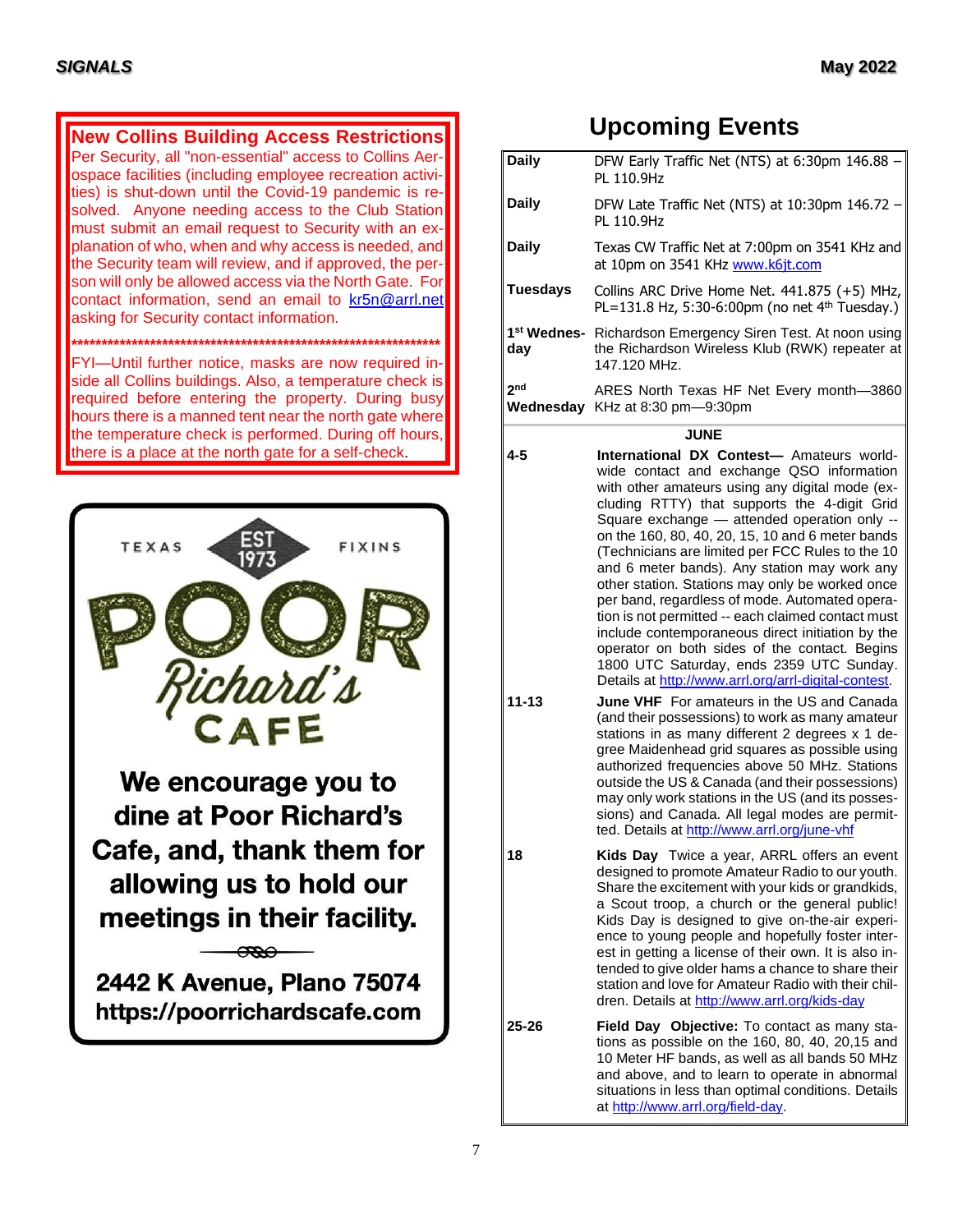### **Need another Badge or Coffee Mug?**



Order from The Sign Man of Baton Rouge at: https://www.thesignman.com/clubs/collinsarccart.html



"NØUJR used by Permission from Greg Trook, NØUJF

Start Time (UTC) -

## The Amateur's Code

by Paul M. Segal, W9EEA (1928)

The Radio Amateur is:

**CONSIDERATE** - never knowingly operating in such a way as to lessen the pleasure of others.

LOYAL - offering loyalty, encouragement and support to other amateurs, local clubs and the American Radio Relay League, through which Amateur Radio in the United States is represented nationally and internationally.

PROGRESSIVE - with knowledge abreast of science, a well built and efficient station, and operation beyond reproach.

FRIENDLY - with slow and patient operation when requested, friendly advice and counsel to the beginner, kindly assistance, co-operation and consideration for the interests of others. These are the hallmarks of the amateur spirit.

**BALANCED** - Radio is an avocation, never interfering with duties owed to family, job, school or community.

PATRIOTIC - with station and skill always ready for service to country and community

| <b>PERIODIC TABLE</b>                    |                                                      |                                                       | Jan                                   | Feb<br>15<br>6/5<br>22552 23002<br>G30GZ     | Mar<br>6 <sup>2</sup><br>2400Z VSOOZ        | Apr<br>3<br>15002                   | May<br>8                                                      | Jun<br>52<br><b>TEST</b>           | Jul                             | Aug<br>36<br>14007 18007    | Sep<br>31<br>8<br>23597                     | Oct                               | Nov<br>25<br>21592 2100Z<br>$m_{\rm H}$              | Dec<br>72<br>22002<br>10002     |
|------------------------------------------|------------------------------------------------------|-------------------------------------------------------|---------------------------------------|----------------------------------------------|---------------------------------------------|-------------------------------------|---------------------------------------------------------------|------------------------------------|---------------------------------|-----------------------------|---------------------------------------------|-----------------------------------|------------------------------------------------------|---------------------------------|
| <b>OF SELECT</b><br><b>AMATEUR RADIO</b> |                                                      |                                                       | <b>Straight</b><br>Key<br>Night       | <b>NA</b><br><b>Sprint</b><br><b>CW</b>      | <b>ARRL</b><br><b>DX</b><br><b>SSB</b>      | <b>SP</b><br>Polish<br>DX           | <b>7QP/IN/DE/</b><br><b>New England</b><br><b>QSO Parties</b> | Tisza<br><b>Cup CW</b>             | Marconi<br>Memorial<br>HF       | <b>NAQP</b><br><b>CW</b>    | <b>CWOps</b><br><b>CW</b><br>Open           | California<br><b>QSO</b><br>Party | <b>ARRL</b><br><b>SS</b><br><b>CW</b>                | <b>ARRL</b><br>160              |
| <b>CONTESTS</b>                          |                                                      |                                                       | 9                                     | 12<br>圓<br><b>340SZ BOOSZ</b><br>34002 20002 | 13 14<br>149                                | 10<br>13002<br><b>BADDZ BTOOL</b>   | 14<br>11562 18002<br><b>Paint</b>                             | 139<br>15 11<br>E3002 12002        | 12062                           | 1013<br>22582               | 118<br>1410                                 | 235N2 5800Z<br><b>Report</b>      | 9/12<br>23592 20002<br><b>UCIDE2</b>                 | 1310<br>2356                    |
|                                          |                                                      |                                                       | <b>ARRL</b><br><b>RTTY</b><br>Roundup | <b>CO</b><br><b>WPX</b><br><b>RTTY</b>       | <b>NA</b><br><b>Sprint</b><br><b>RTTY</b>   | <b>JIDX</b><br><b>CW</b>            | CQ-M<br><b>DX</b>                                             | <b>ARRL</b><br>June<br><b>VHF</b>  | <b>IARU</b><br>HF               | <b>WAE</b><br><b>CW</b>     | <b>WAE</b><br><b>SSB</b>                    | Oceania<br><b>CW</b>              | <b>WAE</b><br><b>RTTY</b>                            | <b>ARRL</b><br>10               |
|                                          |                                                      |                                                       | 15<br>16<br>033WZ 0006Z<br>6002       | 19<br>20<br><b>BADILE 1200Z</b>              | 19                                          | 17<br>20 16<br>23182<br>12062 88002 | 19<br>17002 00002                                             | 22 18<br>19<br>2400Z               | 16<br>圓<br>21002 19002<br>18002 | 17 20<br>21<br><b>Scool</b> | varies:                                     | 18 15<br>16                       | 21 17<br>19<br>14592 21002<br>03002 00002            | 17<br>2350                      |
|                                          |                                                      |                                                       | <b>NAQP</b><br><b>CW</b>              | <b>ARRL</b><br><b>DX</b><br><b>CW</b>        | <b>Russian</b><br><b>DX</b>                 | <b>COMM</b><br>DX                   | <b>Contest</b><br><b>University</b><br>Dayton<br>Hamvention   | All<br>Asian<br><b>CW</b>          | CQ WW<br><b>VHF</b>             | <b>NAQP</b><br><b>SSB</b>   | <b>WA/NJ/NH/TX</b><br><b>QSO</b><br>Parties | Worked<br>All<br>Germany          | <b>ARRL</b><br><b>SS</b><br><b>SSB</b>               | <b>RAC</b><br><b>Winter</b>     |
| Start Day (UTC)-3<br>itan Time (UTC)     | 2. End Day (UTC)<br><b>JIMES4</b><br>-End Time (UTC) |                                                       | 23 25                                 | EL TIME GOOD<br>10002 22002                  | 27 26<br>$\mathbb{Z}$ <sup>27</sup> $^{23}$ | 12002                               | 24/28<br>$100$ 24002 18002<br>00002                           | 29 25<br>21002                     | 26 23                           | 24 27<br>12082              | 28/24<br>$\boxed{1}$ 2400Z<br>12082100002   | 25 22                             | 23 26<br>2723<br>$\boxed{0}$<br><b>DOOR</b><br>24002 | 24                              |
| Contest<br>Name                          |                                                      | <b>Gelect Contest of weekend</b><br>as chosen by N3QE | <b>NAQP</b><br><b>SSB</b>             | ca<br>160<br><b>SSB</b>                      | <b>CQ</b><br><b>WPX</b><br><b>SSB</b>       | <b>SPDX</b><br>RTTY                 | CQ<br><b>WPX</b><br><b>CW</b>                                 | <b>ARRL</b><br><b>Field</b><br>Day |                                 | <b>WW</b><br>Digi           | <b>CQ WW</b><br><b>RTTY</b>                 |                                   | <b>CQ WW</b><br><b>CW</b>                            | <b>Happy</b><br><b>Holidays</b> |
|                                          |                                                      |                                                       | $\frac{28}{2002}$ $\frac{30}{21502}$  |                                              |                                             | 30<br>21992                         |                                                               |                                    | 31<br>30<br>12002<br>12002      |                             |                                             | $\frac{29}{20}$<br>圆.30           |                                                      |                                 |
| <b>Multimode</b>                         | <b>CW</b>                                            | <b>Digital</b>                                        | $_{\rm co}$<br>160                    |                                              |                                             | Florida<br>QSO                      |                                                               |                                    | <b>RSGB</b>                     |                             |                                             | <b>CQ WW</b>                      |                                                      |                                 |
| off-the-air                              | <b>SSB</b>                                           | <b>VHF/UHF</b>                                        | <b>CW</b>                             |                                              |                                             | Party                               |                                                               |                                    | <b>IOTA</b>                     |                             |                                             | <b>SSB</b>                        |                                                      |                                 |